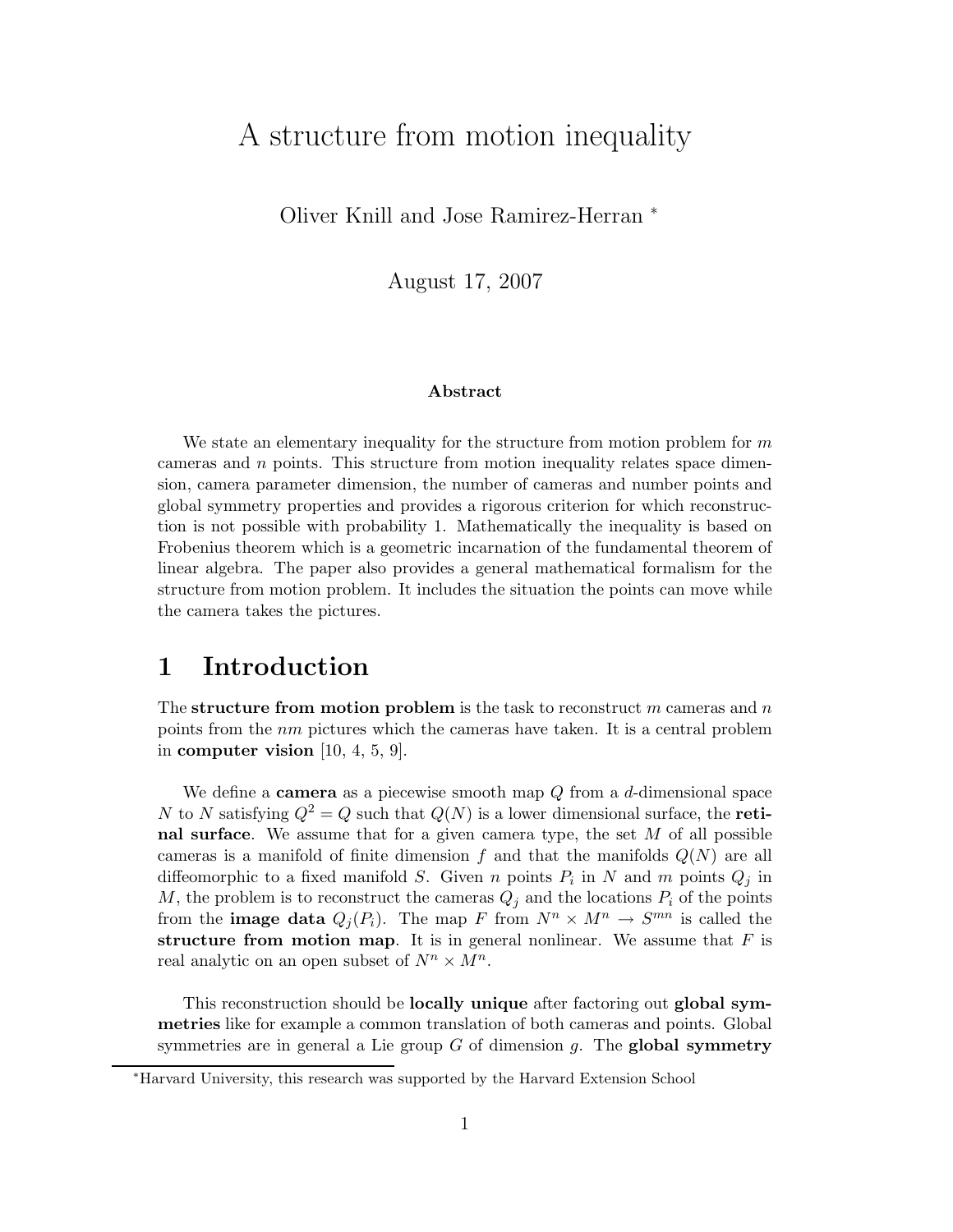**group** G acts on  $M \times N$  in such a way that  $\gamma(Q)(\gamma(P)) = Q(P)$  for every  $Q \in M$ ,  $P \in N$  and  $\gamma \in G$ .

The name "structure from motion" originates from a different point of view: fix a single camera and "move" n points by an Euclidean rigid motion. The camera then takes m pictures of this moving body. The aim is to reconstruct the location of the points and the deformation path of the points. While this second point of view motivates situations, where the points undergo a non-rigid motion or a rigid motion satisfying some constraints like angular momentum and energy conservation, we will stick to the first formulation, which allows us to includes examples, where the moving camera changes internal camera parameters like the focal length while shooting the pictures.

A basic question is to find the minimal number of cameras for a given point set or the minimal number of points for a given number of cameras so that we have a locally unique reconstruction. This motivates to look for explicit inversion formulas for the structure from motion map  $F$  as well as the exploration of ambiguities: camera-point configurations which have the same image data.

Our formalism is quite general. The configuration manifold  $N$  of a single point can for example be a finite dimensional manifold of curves. An example would be a situation, where N is a  $(k+1) \cdot d$ -dimensional manifold of k-jets describing moving bodies with Taylor expansion  $P_i(t) = \sum_{l=0}^{k-1} P_{il} t^l$ . The structure from motion problem in that case is to invert F that is to reconstruct the moving points  $P_i(t)$  and the cameras  $Q_i$  from the camera pictures  $Q_i(P_i(t_i))$ . A concrete example would be a camera mounted on a car taking pictures during the drive. The task is to reconstruct not only the surrounding and the path of the camera but the motion of the other cars.

The mathematics involved in the structure from motion problem depends on the camera model and the point model. The former is represented by the **camera parameter manifold** M and the later is modeled by the **point manifold** N. Each camera Q is a map from N to a lower-dimensional surface  $S \subset N$ , the **retinal** surface. We want to invert the map  $F : N^n \times M^m \to S^{mn}$  modulo a global symmetry group  $G$  acting on  $N$  and  $M$ . The structure from motion inequality allows us to see for which m and n, the image of the map  $F$  has full dimension and so that  $F^{-1}(\sigma)$  is a discrete set. For example, for orthographic cameras in space,  $m = 3$  cameras and  $n = 3$  points lead to a locally unique reconstruction [6]. For  $m = 3$  cameras and  $n = 4$  points, where Ullman's theorem leads to a unique reconstruction modulo reflection, we have an over-determined system. In general, an over-determined system assures the injectivity of F but  $F(N)$  is a lower dimensional surface in  $S^{nm}$ .

## 2 Examples of cameras

A **perspective camera** in three dimensional space is defined by a point  $C$ , the center of projection and a plane S, the retinal plane. Perspective cameras are also called **pinhole cameras**. A point P in space is mapped to a point  $p = Q(P)$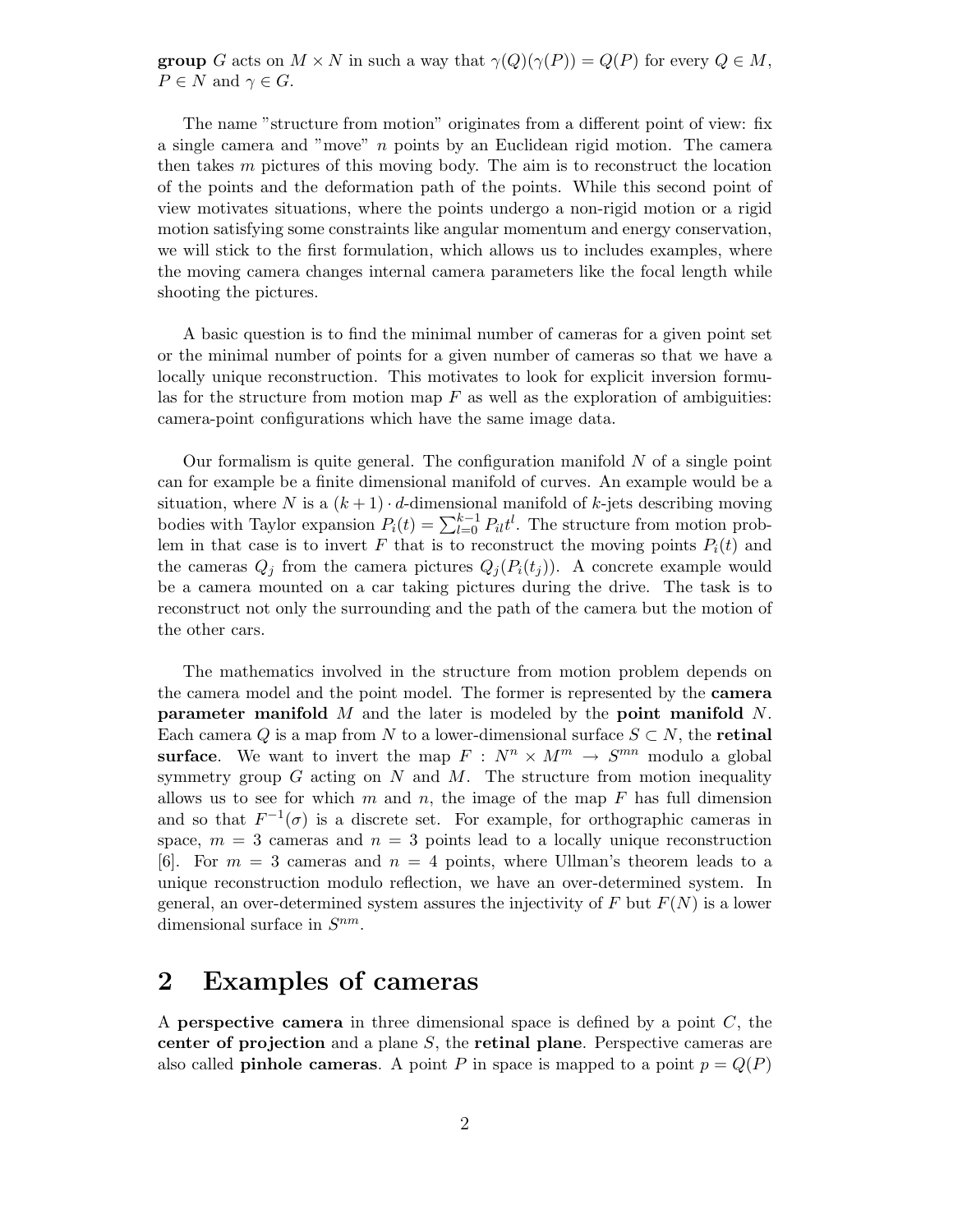on S by intersecting the line CP with S. Perspective cameras can also be defined in the plane where they are defined by a point and a line. Limiting cases of perspective cameras are affine cameras for which parallelism is preserved. Special cases are weak perspective cameras and more specially orthographic affine cameras, where the image is the orthogonal projection of space onto the retinal plane. A weak perspective camera is an orthogonal projection onto a plane combined with an additional scaling in that plane. One can think of orthographic cameras as pinhole cameras with the center of projection  $C$  is at infinity. For affine cameras, the observers position is not determined. So, even if we reconstruct camera and point positions, we will not know, where the pictures were taken. An other perspective camera is the **push-broom camera** [5] which is defined by a line L in space and a plane  $S$  parallel to the line. A point  $P$  in space is projected onto the line. The image point  $Q(P)$  is the intersection of the projection line with the plane.

A spherical camera in space is defined by a point C and a sphere S centered at C. The map Q maps P to a point  $p = Q(P)$  on S by intersecting the line  $CP$  with S. We label a point p with two spherical Euler angles  $(\theta, \phi)$ . We also use the more common name omni-directional cameras or central panoramic cameras. In two dimensions, one can consider circular camera defined by a point  $C$  and a circle  $S$  around the point. A point  $P$  in the plane is mapped onto a point p on S by intersecting the line  $\overline{CP}$  with S. Spherical and circular cameras only have the point  $C$  and the orientation as internal parameters. The radius of the sphere is irrelevant. A **cylindrical cameras** in space is defined by a point  $C$ and a cylinder C with axes L. A point P is mapped to the point  $p$  on C which is the intersection of the line  $CP$  with  $C$ . A point  $p$  in the film surface  $S$  can be described with cylinder coordinates  $(\theta, z)$ . Because cylindrical cameras capture the entire world except for points on the symmetry axes of the cylinder, one could include them in the class of omni-directional cameras. Omni-directional camera pictures are also called panoramas, even if only part of the 360 field of view and part of the height are known. Cylindrical and spherical cameras are closely related. The Euler angle  $\phi$  between the line CP and the horizontal plane and the radius r of the cylinder, gives the height  $z = r \sin(\phi)$ , so that a simple change of the coordinate system matches one situation with the other. We can also remap the picture of a perspective camera to be part of an omni-directional camera picture, like if a small part of the sphere is replaced by a region in its tangent plane. Because spherical cameras do not have a focal parameter  $f$  as perspective cameras, they are easy to work with. For more information, see  $[2]$ . We say, a spherical camera is **oriented**, if its direction is known. Oriented spherical cameras have only the center of the camera as their internal parameter. The parameter space is therefore d-dimensional. For non-oriented spherical cameras, there are additionally  $d(d-1)/2 = \dim(SO_d)$ parameters to describe the orientation of the camera.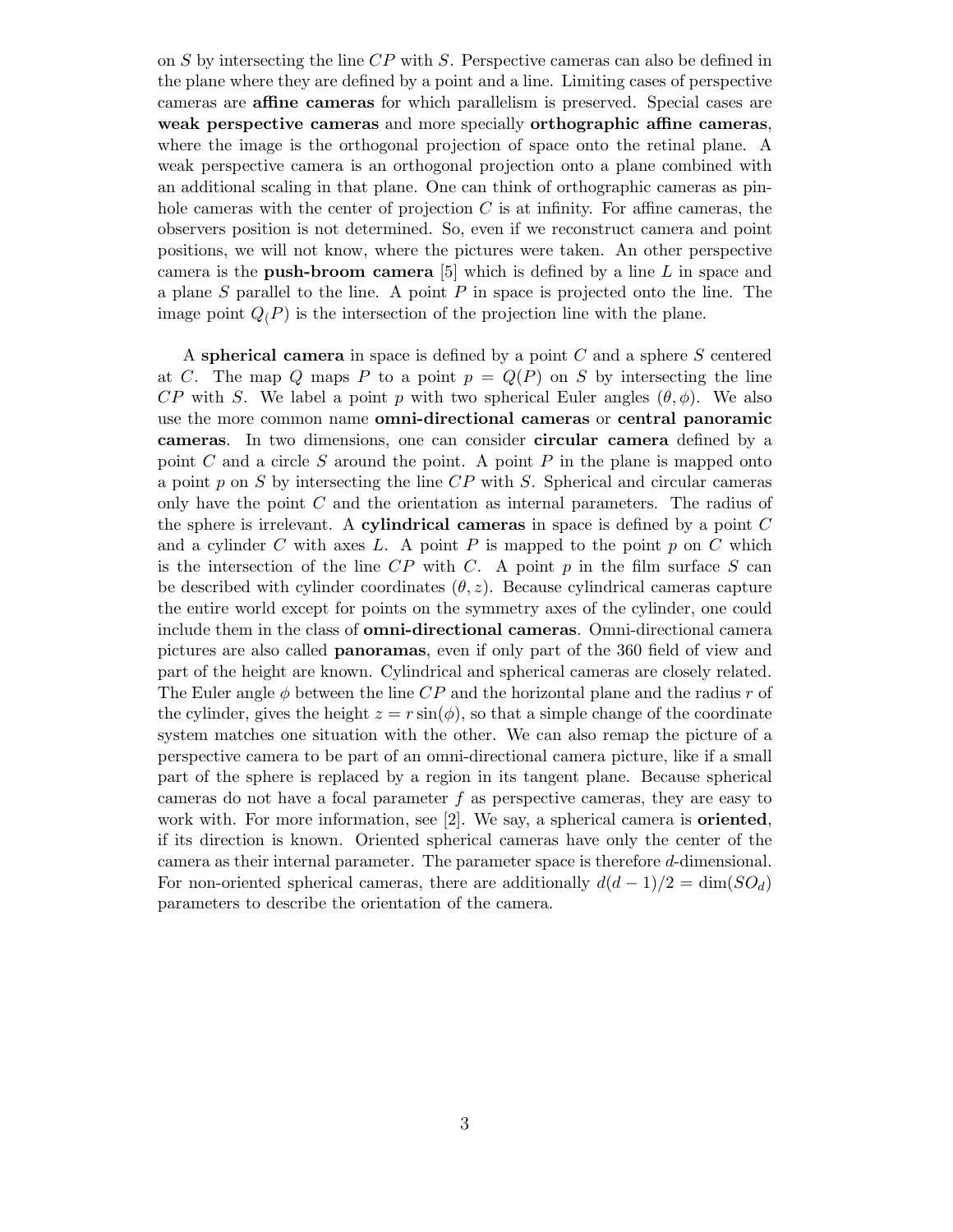





Perspective onto a line Orthographic onto a line Circular onto a circle





Perspective onto a plane Orthographic onto a plane Cylindrical onto a cylinder



Spherical onto a sphere Push-broom onto a plane Catadioptric onto a plane

Figure 1 Various examples of cameras, maps  $Q: N \to N$  satisfying  $Q^2 = Q$  which have as an image a hypersurface  $Q(N) \subset N$  diffeomorphic to a manifold S.

# 3 The camera parameter manifold

The number of parameters  $f$  which determine a camera is the dimension of the camera parameter manifold M.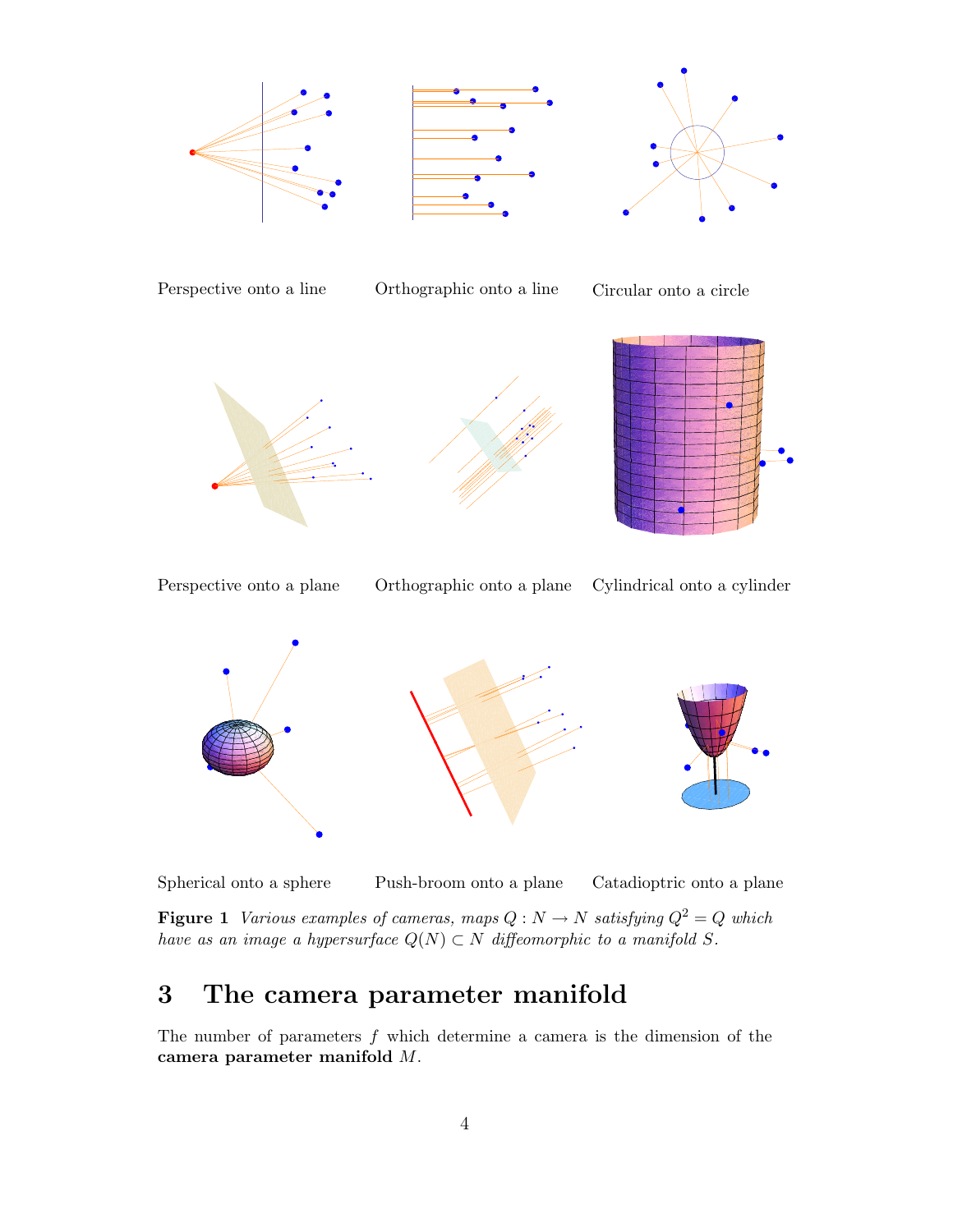#### Examples:

1. For an affine camera in d dimensional space, where only the orientation with  $d(d-1)/2 = \dim(SO_3)$  parameters and a translation in the  $(d-1)$ -dimensional retinal plane with  $d-1$  parameters matters, the total number of parameters is  $f = d(d-1)/2 + (d-1).$ 

2. For an oriented omni-directional camera, we only need to know the position so that  $f = d$ .

3. For a non-oriented omni-directional camera, we need to know additionally the orientation which lead to  $f = d + d(d - 1)/2$  parameters.

4. For perspective pinhole cameras, we have have to specify the center of projection, the plane orientation and the distance of the plane to the point:  $d + d(d - 1)/2 + 1$ which are 7 parameters in  $d = 3$  dimensions.

Let's look first at cameras in the two-dimensional plane. We use the notation  $R_0^2 = R^2 \setminus \{0,0\}$  for the punctured plane,  $S^1$  for the one-dimensional circle.

|       | affine                      | omni                 | n.o.-omni                   | perspective                                        | f-perspective                       |  |
|-------|-----------------------------|----------------------|-----------------------------|----------------------------------------------------|-------------------------------------|--|
| $M =$ | $S^1 \times R$              | $\,R^2$              | $R^2 \times S^1$            | $R^2 \times S^1$                                   | $R^2 \times R_0^2$                  |  |
| $=$   | $1+1=2$                     | $2+1=3$              |                             | $2+1=3$                                            | $2 + 2 = 4$                         |  |
|       | line<br>slope<br>and origin | camera posi-<br>tion | position and<br>orientation | projection<br>$\mbox{center}$<br>and<br>line slope | projection<br>center<br>and<br>line |  |

Table 1 The dimension f of the camera parameter space M in the two-dimensional case  $d = 2$  for various cameras.

In the following table,  $SO_3$  is the group of all rotations in space. It is a three dimensional Lie group.

|             | affine                                     | omni               | n.o.-omni                      | perspective                                              | f-perspective                                                               |
|-------------|--------------------------------------------|--------------------|--------------------------------|----------------------------------------------------------|-----------------------------------------------------------------------------|
| $M =$       | $SO_3 \times R^2$                          | $\mathbb{R}^3$     | $R^3 + SO_3$                   | $R^3 \times SO_3$                                        | $R^3 \times SO_3 \times$<br>$R^+$                                           |
| <u>. = </u> | $3 + 2 = 5$                                | 3                  | $3+3=6$                        | $3+3=6$                                                  | $3+3+1=7$                                                                   |
|             | Plane<br>orien-<br>and<br>tation<br>origin | Position<br>camera | of Position and<br>orientation | Projection<br>center<br>and<br>orien-<br>plane<br>tation | Projection<br>and<br>center<br>orien-<br>plane<br>tation<br>and<br>distance |

Table 2 The dimension f of the camera parameter space M in the three dimensional case  $d = 3$  for various cameras.

### 4 The point-camera symmetry group

Depending on the camera, there is global symmetry group G for the structure from motion problem. It acts on  $N$  and  $M$ . If an element of this group is applied to the point camera positions simultaneously, the photographer produces the same photographs. In other words, if  $(P', Q')$  is obtained by applying an element of G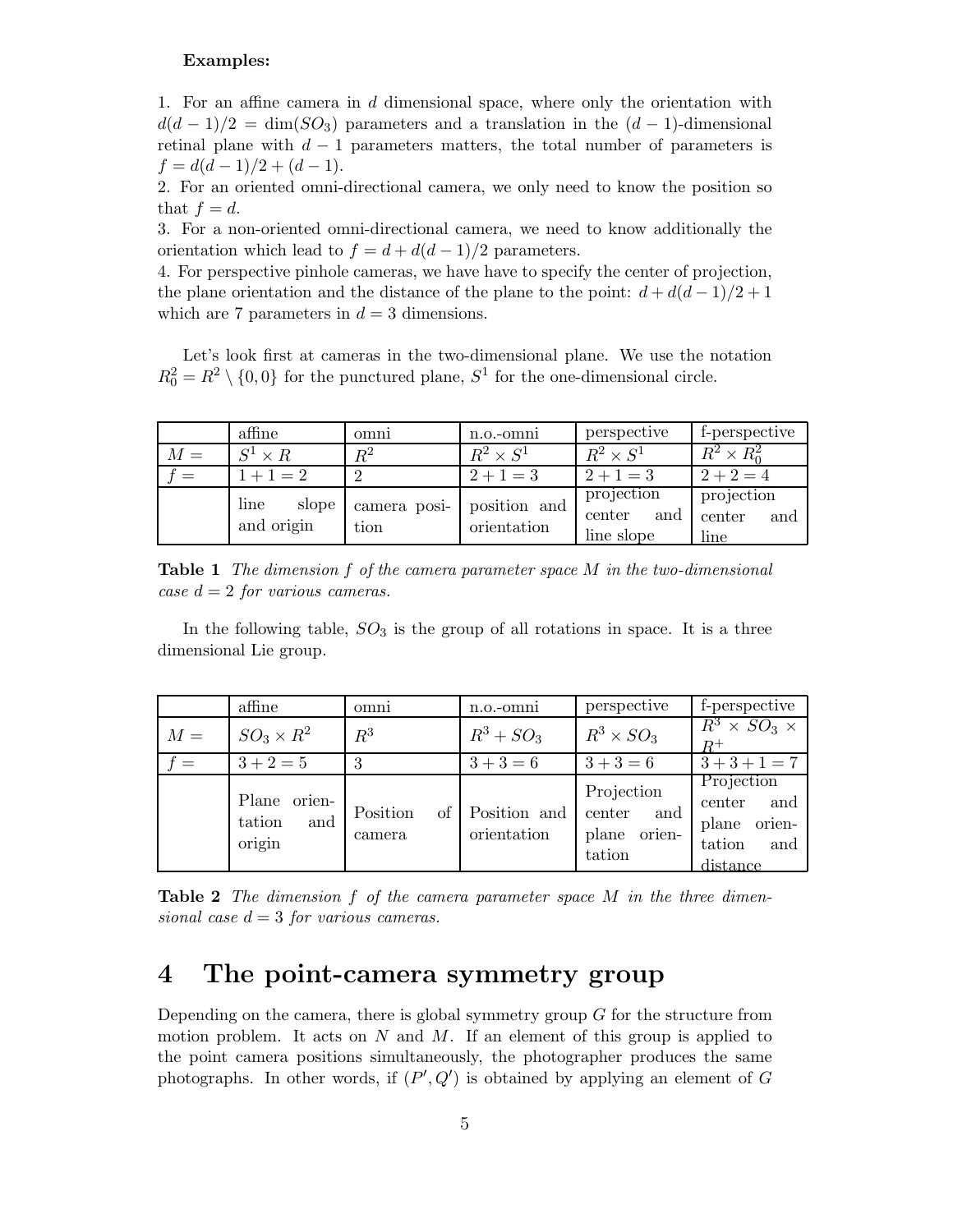on  $(P,Q)$ , then  $Q_j(P_i) = Q'_j(P'_i)$  $j'_{i}$ ) for all  $1 \leq i \leq n, 1 \leq j \leq m$ . We call G the point-camera symmetry group and denote its dimension by g.

#### Examples.

1) For affine cameras in  $N = R<sup>d</sup>$ , the group is the Euclidean group  $R<sup>d</sup> \times SO<sub>d</sub>$  which has dimension  $d + d(d - 1)/2$ .

2) For oriented spherical cameras, the group consists of dilations. The group of transformations generated by translations and scalings. Its dimension is  $d+1$ .

3) For non-oriented spherical cameras, the group consists of all similarities, which are generated by Euclidean transformations and scalings. The dimension is  $d +$  $d(d-1)/2+1$ .

4) For perspective cameras, we just have the group of Euclidean transformations as the global symmetry group.

Let's look at some cameras in two dimensions first:

|       | affine            | omni           | $n.o.-omni$                           | perspective       | f-perspective                                   |
|-------|-------------------|----------------|---------------------------------------|-------------------|-------------------------------------------------|
| $G =$ | $R^2 \times SO_2$ | $R^2 \times R$ | $\overline{R}{}^2 \times SO_2 \times$ | $R^2 \times SO_2$ | $\overline{R}^2 \times SO_2 \times$<br>$_{R^+}$ |
| $q =$ | $2+1=3$           | $2+1=3$        | $2+1+1=4$   $2+1=3$                   |                   | $2+1+1=4$                                       |
|       | Euclidean         | dilation       | similarity                            | Euclidean         | similarity                                      |

Table 3 The dimension g of the global symmetry group G for the structure from motion problem in the case  $d = 2$  for various cameras.

|       | affine            | omni           | n.o.-omni                  | perspective       | f-perspective              |
|-------|-------------------|----------------|----------------------------|-------------------|----------------------------|
| $G =$ | $R^3 \times SO_3$ | $R^3 \times R$ | $R^3 \times SO_3 \times R$ | $R^3 \times SO_3$ | $R^3 \times SO_3 \times R$ |
| $q =$ | $3+3=6$           | $3+1=4$        | $3+3+1=7$                  | $3 + 3 = 6$       | $3+3+1=7$                  |
|       | Euclidean         | dilation       | similarity                 | Euclidean         | similarity                 |

Table 4 The dimension g of the global symmetry group G for the structure from motion problem in the case  $d = 3$  for various cameras. The group of dilations is the group of symmetries generated by translations and scalings. The group of similarities is generated by translations, rotations and scalings. The Euclidean group is generated by rotations and translations.

### 5 Dimensional analysis

How many points are needed to reconstruct both the points and the cameras up to a global symmetry transformation? This question depends on the dimension and the camera model. Assume we are in  $d$  dimensions, have n points and  $m$  cameras and that the camera has f internal individual parameters and  $h$  global parameters and that a g-dimensional group of symmetries acts on the global configuration space without changing the pictures.

Theorem 5.1 (Dimension inequality for structure from motion) In order that one can recover from m cameras and n points all the camera parameters and all the point coordinates, it is necessary that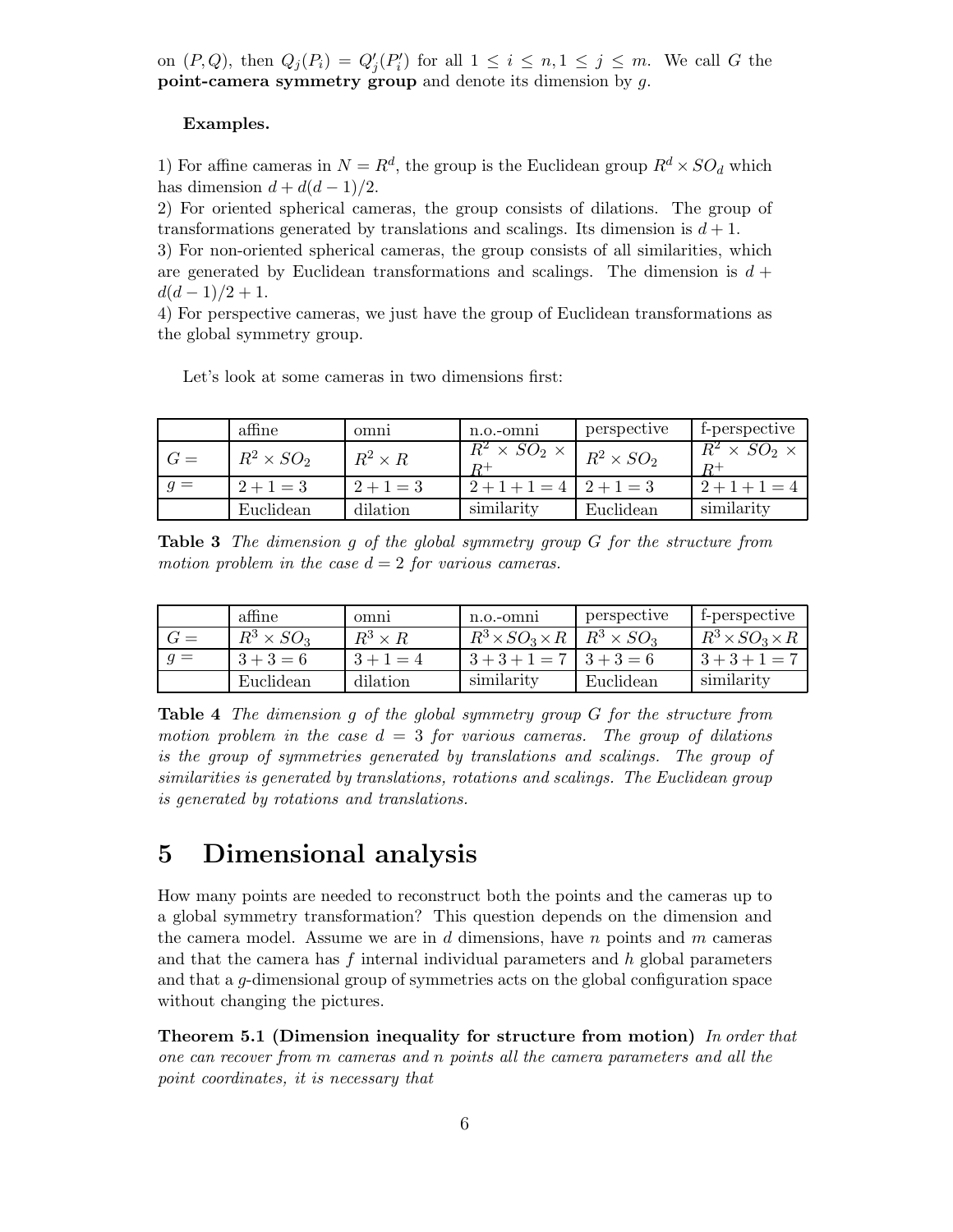$$
dn + fm + h \leq s \ nm + g
$$

where f is the dimension of the internal camera parameter space, h is the dimension of global parameters which apply to all cameras, g is the dimension of the camera symmetry group G and s is the dimension of the retinal surface S. We assume that all orbits of G have the same dimension. If  $dn + fm + h = smm + g$  and the map  $\det(DF)$  is not constant equal to 0 then the structure from motion map  $F: M^m \times N^n \to S^{mn}$  can be inverted in a locally unique way almost everywhere in  $F(M^m \times N^n)$ .

*Proof.* Unknown are dn point coordinates and  $fm$  camera coordinates as well as h global camera parameters. Known are  $s$  nm data from the correspondences because the camera film S has dimension s and because there are nm camera point pairs. There is a  $q$ -dimensional symmetry group  $G$  to factor out. By a special case of Frobenius theorem (see [1]), the quotient can be parameterized by  $dn + fm - q$ parameters if the orbits of  $G$  have all the same dimension. Taking pictures is a piecewise smooth map from a  $dn + fm - q$  dimensional manifold to a s nm-dimensional manifold. If the inequality is not satisfied, the image of the map  $F$  producing the pictures is a sub-manifold with smaller dimension and can not cover the entire configuration space.

The last statement follows from the assumption that the map  $F$  is real analytic so that the Jacobian determinant  $\det(DF)$  is a real-analytic function on  $M^m \times N^n$ which can be zero only on a lower dimensional subset Z. On  $F(N^n \times M^m \setminus Z)$  the map F is locally uniquely invertible by the implicit function theorem.  $\Box$ 

#### Remarks.

1) In most cases,  $h = 0$  and S is a hypersurface so that  $s = d - 1$ . An example, where  $h = 1$  is a perspective camera where the focal length f is a global parameter which is the same for all cameras. If the focal length  $f$  can change from frame to frame (for example if the photographer applies zoom manipulations while shooting the pictures), the parameters  $f_i$  will be included in the **individual parameter** space.

2) We want to recover the Euclidean camera and point data. Sometimes, in the literature, dimension considerations are used to recover the situation up to the affine group or up to the projective group. For applications, the Euclidean structure rather than the affine structure (as treated in [8]) is relevant.

3) The rather naive dimensional analysis of the inequality is not sufficient to solve the inverse problem. Ambiguities can occur on lower dimensional manifolds. So, even when the dimension constraints are satisfied, it can happen that a locally unique reconstruction is not possible. We investigated these ambiguities in the case of oriented omni-directional cameras in [7].

4) The structure from motion inequality can also be written by factoring out the translational symmetry first. Assume  $s = d - 1$  here. If one of the points O is fixed and kept at the origin, we have to replace g with  $g' = g - d$  because the point O produces a coordinate origin in each plane so that  $f' = f - (d - 1)$ . We have then

$$
d(n-1) + f'm + h = (d-1)(n-1)m + g'.
$$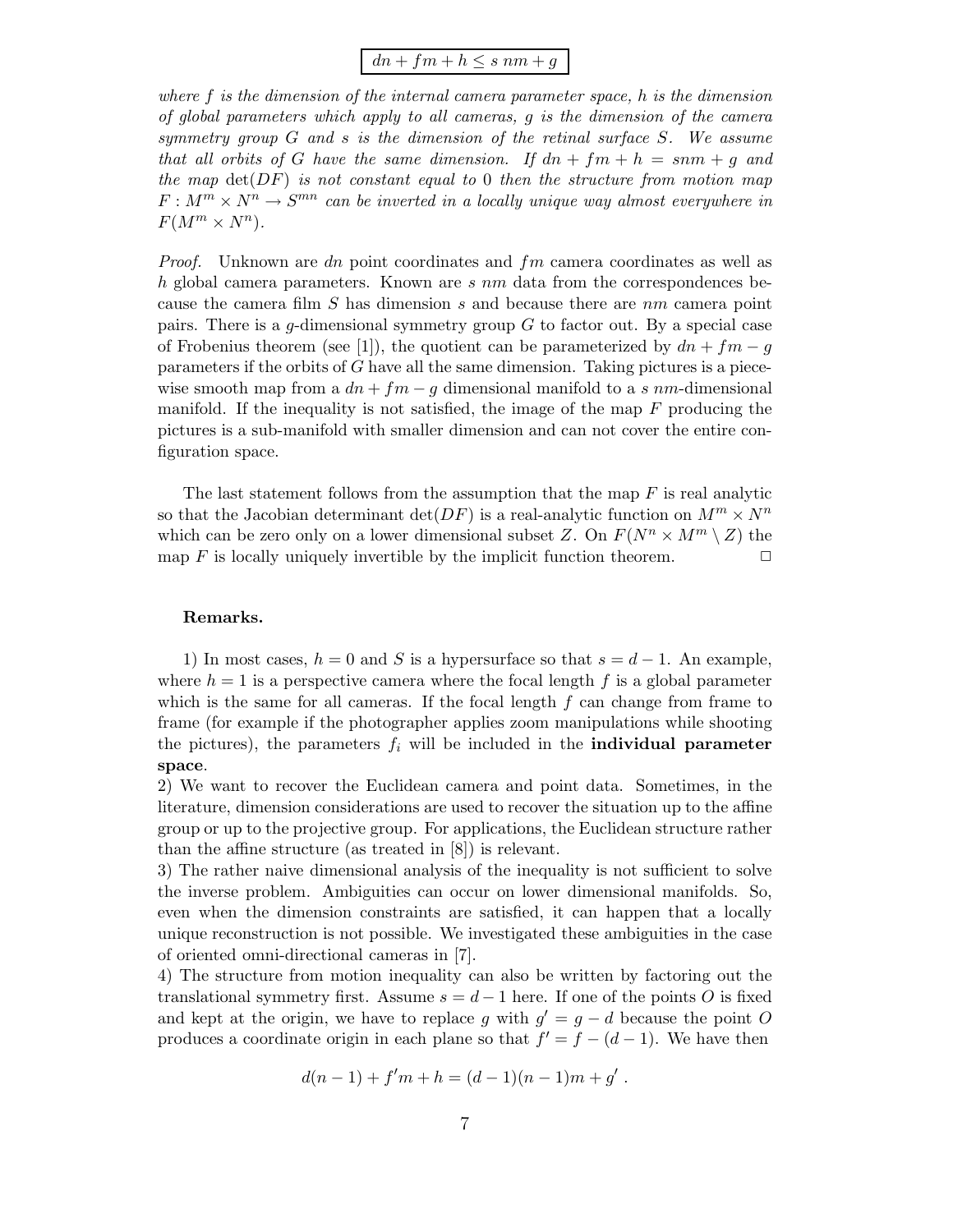But this is the same formula.

5) The structure from motion inequality can be misleading. In the orthographic affine 3D case for example, the location of 4 points determines any other point by linearity. Even so adding an other point produces an additional set of 2m data points on photographs, they are redundant because they are already determined by the other points. This leads to examples, where the Jacobean matrix  $DF$  is singular everywhere.

In the following table, omni abbreviates oriented omni-cameras, n.o. omni is an non-oriented omni-cameras, perspective is a perspective camera where the focal length, the distance between the center of projection and the retinal plane is a global parameter. An f-perspective camera is a camera, where between different shots, zooming is allowed and the focal length is an individual parameter for each camera. The table summarizes the numbers  $(f, g)$  for various cameras:

| (f,g,h) | affine  | omni    | n.o. omni | perspective | f-perspective |
|---------|---------|---------|-----------|-------------|---------------|
| $d=2$   | (2,3,0) | (2,3,0) | (3,4,0)   | (3,3,1)     | 4,4,0         |
| $d=3$   | (5,6,0) | (3,4,0) | (6,7,0)   | (6.6,1)     | (7,7,0)       |

**Table 5** Overview of the dimension  $f$  of  $M$  and the dimension  $g$  of the global symmetry group G for various cameras.

Let's take the case of  $m = 2$  and  $m = 3$  cameras and see what the dimension inequality predicts if the manifold of all camera parameters matches dimension-wise the manifold of all possible camera point configurations. We can use the dimension inequality to count the number of points needed for various cameras in two dimensions. First to the **stereo case** with  $m = 2$  cameras.

|         |  |  | $m = 2$   affine   omni   n.o. omni   perspective   f-perspective |
|---------|--|--|-------------------------------------------------------------------|
| $d=2$   |  |  |                                                                   |
| $d{=}3$ |  |  |                                                                   |

Table 6 Bounds given by the dimension inequality for the number n of points needed with  $m = 2$  cameras. No planar camera pair can recover structure from motion. The 7 correspondences apply if both cameras have the same focal length. If the focal length can change, we need 8 points.

For  $m = 3$  cameras, the situation improves, especially in the plane:

|  |  |  | $m=3$ affine omni omni unoriented perspective perspective w. zoom |
|--|--|--|-------------------------------------------------------------------|
|  |  |  |                                                                   |
|  |  |  |                                                                   |

**Table 7** The number n of points needed with  $m = 3$  cameras. If the number is larger for  $d = 2$  than for  $d = 3$  which is always the case except for orthographic affine cameras, this means that the reconstruction in space will need a noncoplanarity assumption.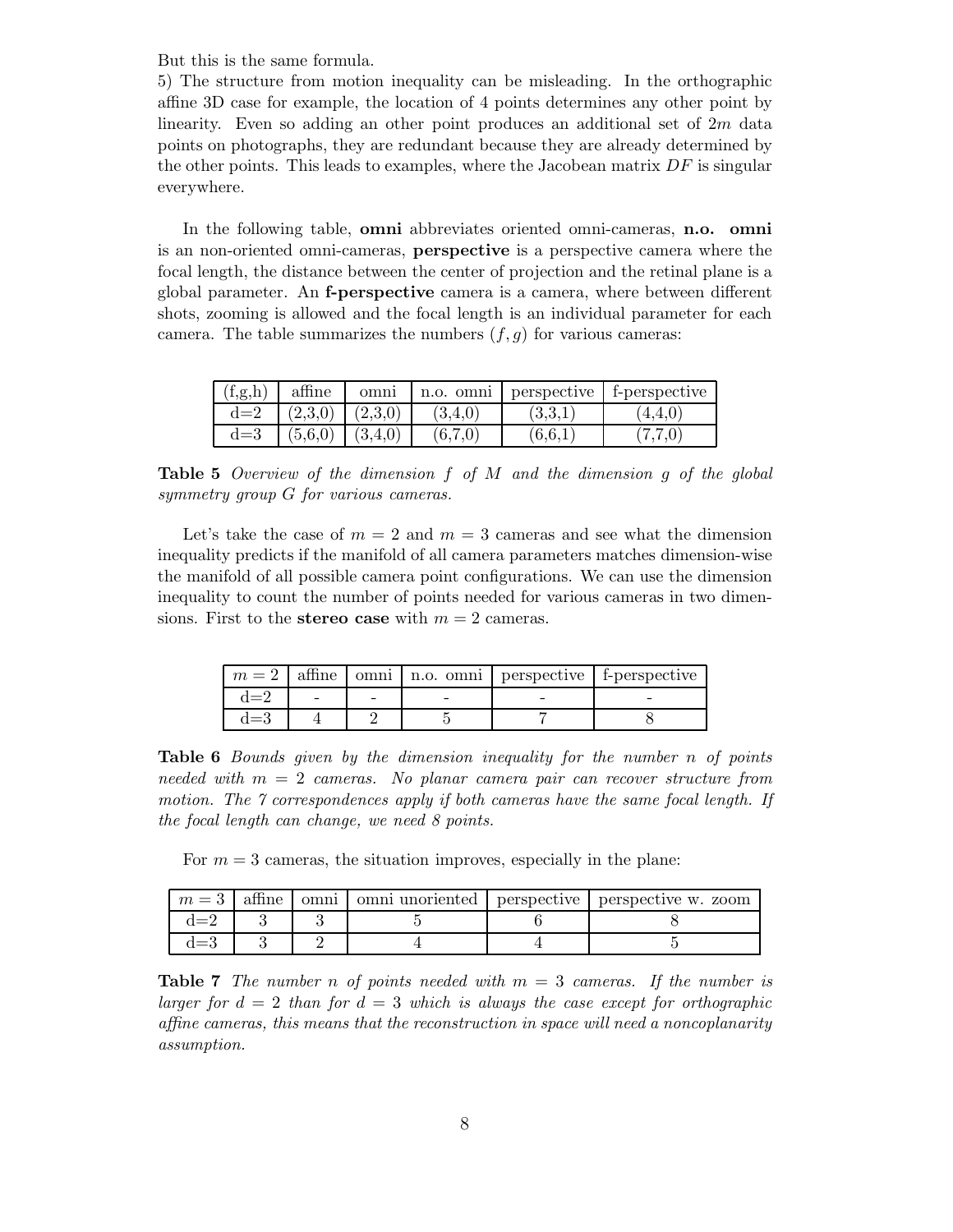In the affine orthographic 3D case, the classical Ullman theorem states that 4 points suffice to reconstruct points uniquely up to a reflection. The dimension formula shows that  $n = 3$  is enough for a **locally** unique reconstruction. Explicit reconstruction formulas can be given [6]. An additional 4'th point reduces the number of discrete ambiguities but over-determines the system of equations so that reconstruction is only possible on a lower dimensional manifold.

The dimension formula only tells hat happens generically. For example, if the camera-point configurations are contained in one single plane, the larger 2D numbers apply. Even so the dimensional analysis shows that two points should be enough in space, we need three points if the situation is coplanar and noncolinearity conditions are needed to eliminate all ambiguities. We will see with counter examples that these results are sharp. The dimension formula gives a region in the  $(n, m)$  plane, where the structure from motion problem can not have a unique solution. We call these regions forbidden region of the structure from motion problem.

## 6 Orthographic cameras

In dimension d, an affine orthographic camera is determined by  $f = \dim(SO_d)$  +  $\mathbf{R}^{d-1} = d(d-1)/2 + (d-1)$  parameters and a point by d parameters. We gain  $(d-1)$  coordinates for each point-camera pair. The global Euclidean symmetry of the problem (rotating and translating the point-camera configuration does not change the pictures) gives us the structure from the motion inequality for orthographic cameras

 $nd + m[d(d-1)/2 + (d-1)] < (d-1)nm + d + d(d-1)/2$ 

which for  $m = 3$  and  $d = 2$  this gives  $2n + 6 \leq 3n + 2 + 1$  which means that  $n = 3$  is sharp. For  $m = 3$  and  $d = 3$  we are left with  $3n+15 \leq 6n+3+3$  which means  $n = 3$ is sharp. For  $m = 2$  and  $d = 3$  we get  $3n + 10 = 16 + 6$  which indicates  $n = 4$  points is sharp. Note that unlike for  $(m, n) = (3, 3)$ , where a locally unique reconstruction is possible, this is not the case for  $(m, n) = (2, 4)$ . For  $m = 2$  orthographic cameras in space and arbitrarily many points, there are always deformation ambiguities.



**Figure 2** The forbidden region in the  $(n, m)$  plane for affine orthographic cameras. In space, this is the situation of the celebrated Ullman theorem.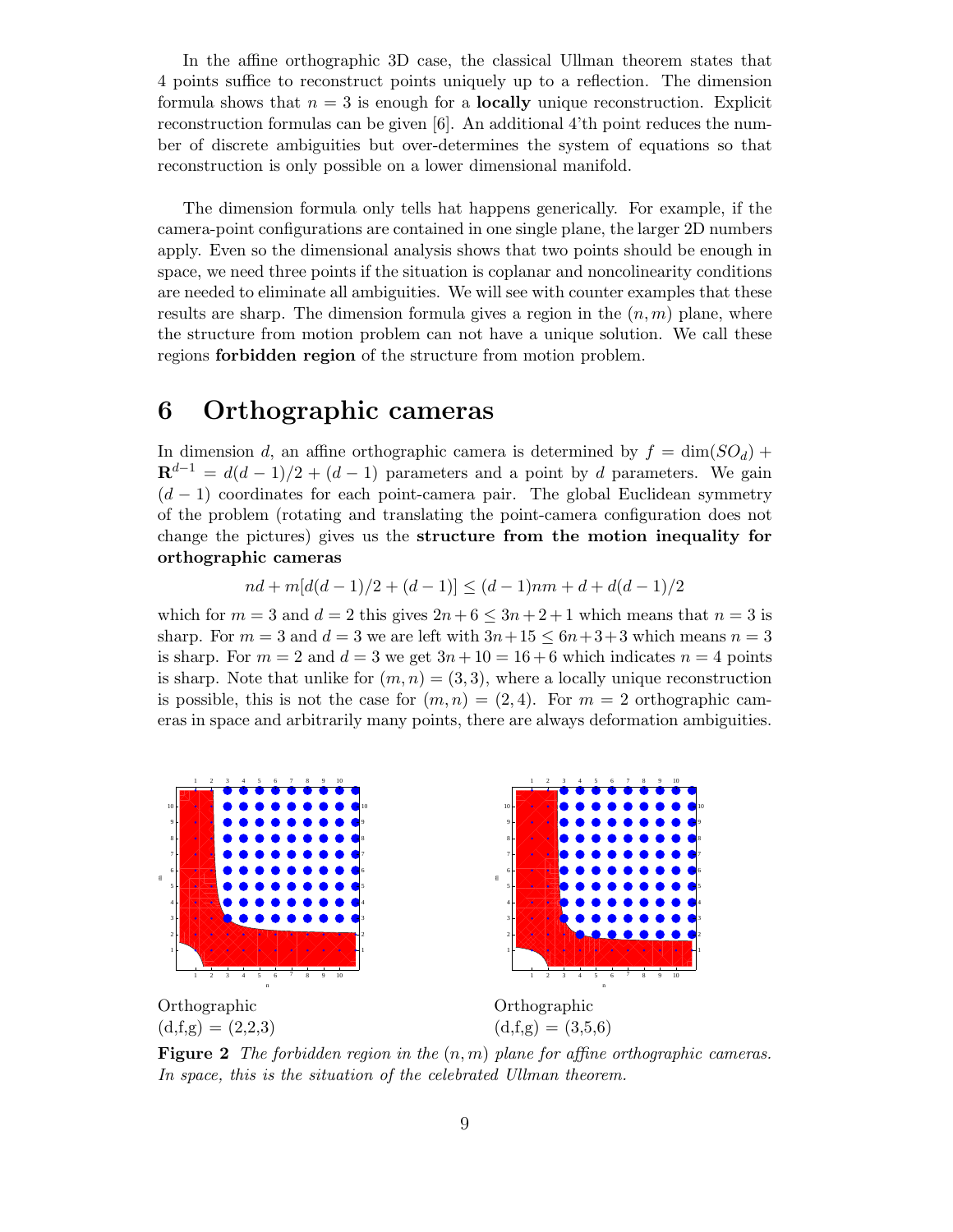## 7 Perspective cameras



**Figure 3** The forbidden region in the  $(n, m)$  plane for perspective cameras with given known focal length. We see that the stereo case  $m = 2$  needs  $n = 6$  points. Since it is a border line case, we have a locally unique reconstruction in general.

We see that  $n = 6$  points are needed in the stereo case with  $m = 2$  cameras. This assumes that the focal length is known. If the focal length is not known, then  $n = 7$  points are needed. This is the situation first considered by Chasles [3]. One can deduce the number 7 also differently: fix the first camera plane as the  $xy$  plane and take the focal point on the  $z$  axes. This needs 1 parameter. The second camera needs 6 parameters, 3 for the focal point and 3 for the plane orientation. For each point, we add 3 unknowns but gain  $m \cdot (d-1) = 2 \cdot 2 = 4$  coordinates. That means for every added point, we gain one parameter. So, 7 points are enough.



 $(d,f,g) = (2,4,4)$ 

Perspective with zoom  $(d, f, g) = (3, 7, 7)$ 

**Figure 4** The forbidden region in the  $(n, m)$  plane for perspective cameras with unknown focal length. The photographer can change the focal length from one camera to the next.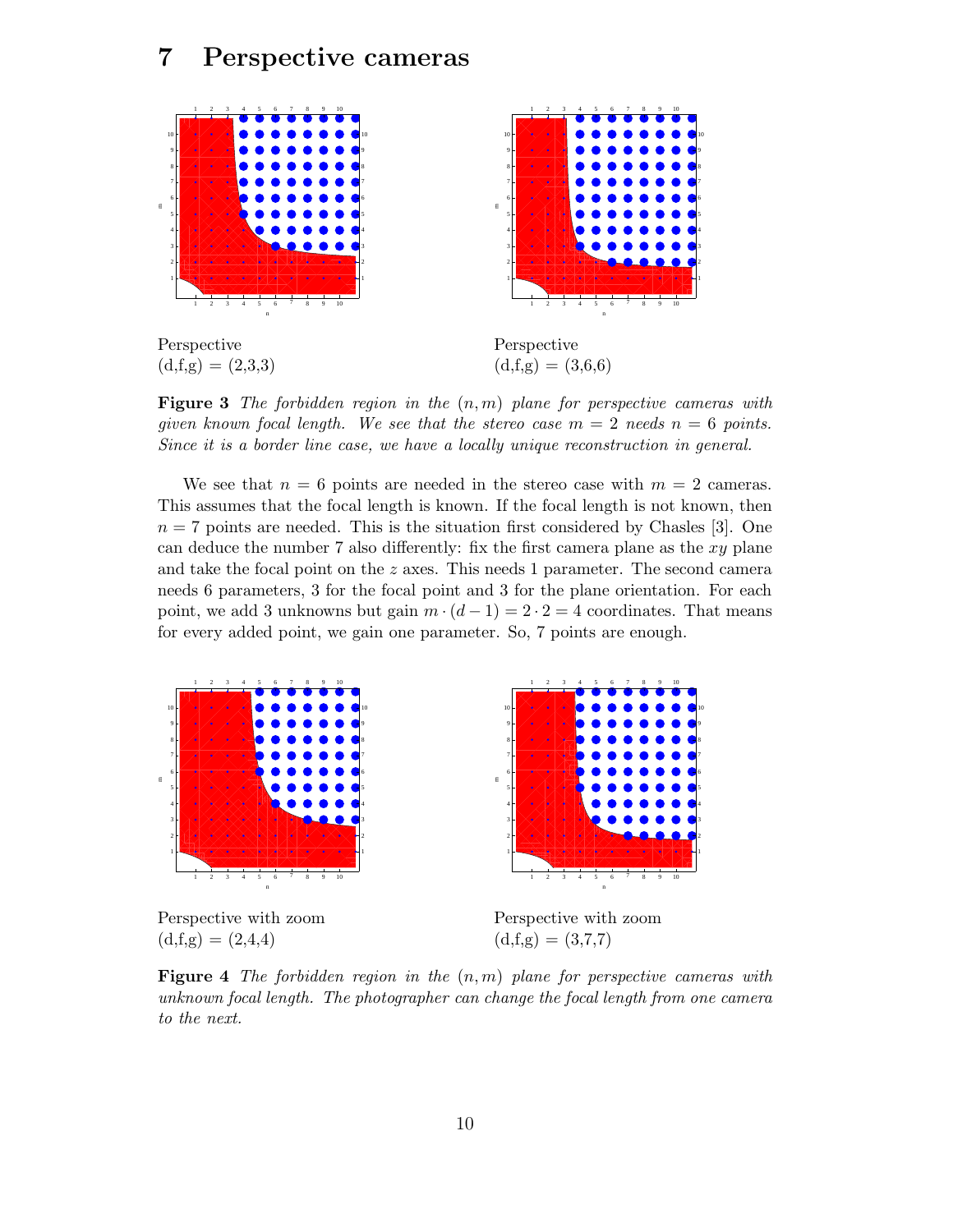# 8 Four cameras

Finally, lets look how many points we expect for  $m = 4$  cameras:

| $m=4$ | atnne | omni |  | omni unoriented   perspective   perspective w. zoom |
|-------|-------|------|--|-----------------------------------------------------|
|       |       |      |  |                                                     |
|       |       |      |  |                                                     |

**Table 8** The number n of points needed with  $m = 4$  cameras. So, seeing 4 points with 4 perspective cameras should allow us to reconstruct both the cameras and points in general. Again, we need in general more cameras in coplanar situations.

# 9 Oriented omni-directional cameras

How many points and cameras do we need for oriented omni-directional cameras?



**Figure 5** The forbidden region in the  $(n, m)$  plane for oriented omni-directional cameras.

Let's compare the two sides of the dimension formula in the oriented planar omni-directional case  $(d, f, g) = (2, 2, 3)$ :

| Jameras | Points     | equations nm | unknowns $2(n+m)-3$ | unique ?                   |
|---------|------------|--------------|---------------------|----------------------------|
| $m=1$   | n          |              | $2n-1$              | no, one camera ambiguities |
| $m=2$   | n          | 2n           | $2n+1$              | no, two camera ambiguities |
| $m=3$   | $n=2$      |              |                     | no, two point ambiguities  |
| $m=3$   | $n \geq 3$ | 3n           | $2n+3$              | yes, if no ambiguities     |
| $m=4$   | $n \geq 3$ | 4n           | $2n+5$              | yes, if no ambiguities     |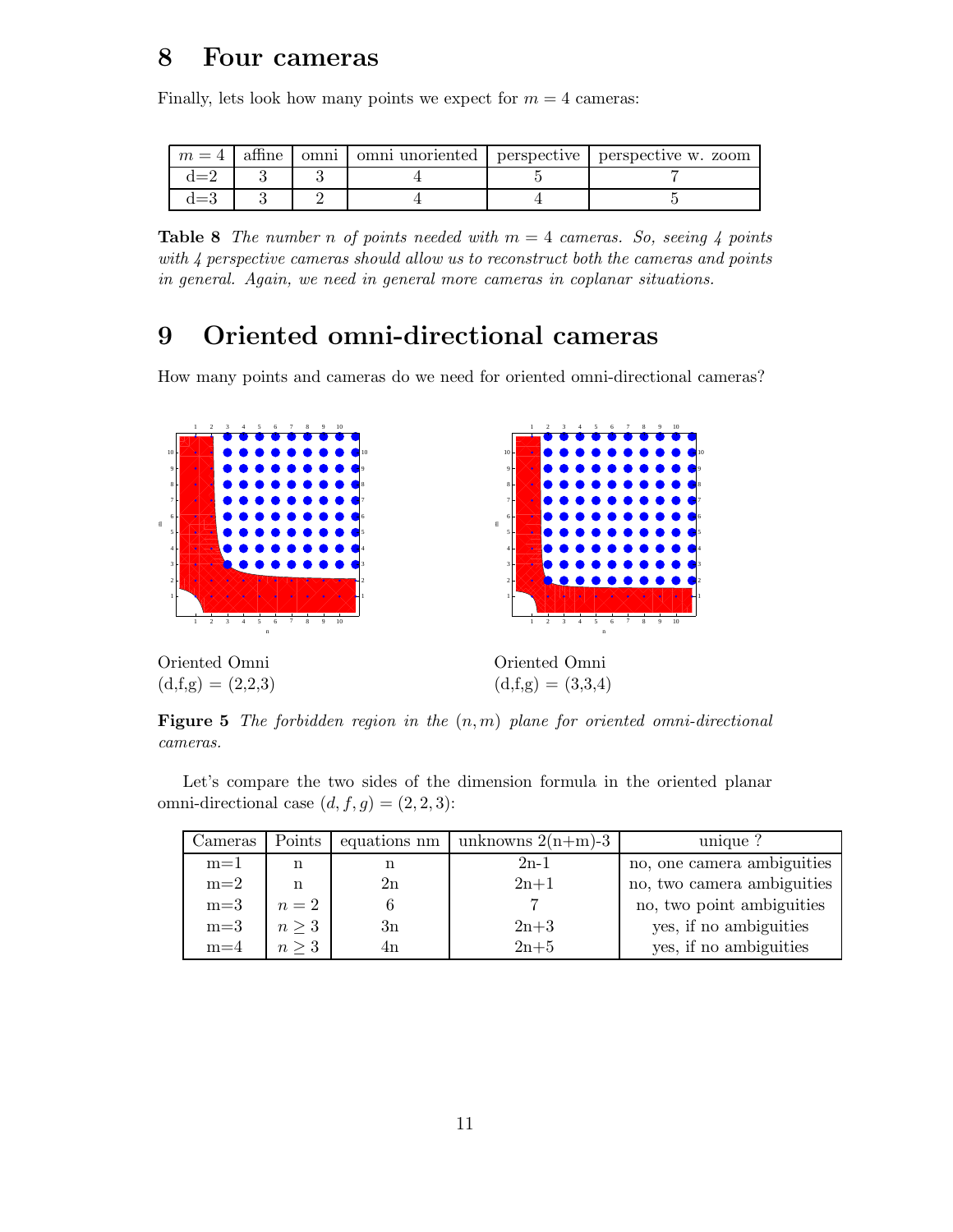

**Figure 6** In the plane  $d = 2$  with camera parameters  $(f, g) = (2, 3)$ . The reconstruction region  $dn + fm \leq (d-1)nm + g$ is given by  $mn-2m-2n+3 < 0$ . The situation  $(n, m) = (3, 3)$  is the only borderline case. Also in all other cases  $n, m \geq 3$ we have more or equal equations than unknowns.

# 10 Non-oriented omni-cameras

For non-oriented spherical cameras in the plane, the camera manifold  $M$  is the three dimensional space  $\mathbb{R}^2 \times SO_1$  and the global symmetry group is the  $g = 4$ -dimensional group of similarities. The structure from motion inequality reads

$$
2n + 3m = nm + 4.
$$

For  $m = 3$  cameras, we need  $n = 5$  points, for  $m = 4$  cameras, we need 4 points. Because both of these cases are borderline cases, we expect a locally unique reconstruction almost everywhere.

In space, where  $d = 3, f = 6$  and  $g = 7$ , the inequality is

$$
3n + 6m = 2nm + 7.
$$

For  $m = 3$  cameras we need 4 points, for  $m = 2$  cameras, we need  $n = 5$  points.



**Figure 7** The forbidden region in the  $(n, m)$  plane for oriented omni-directional cameras.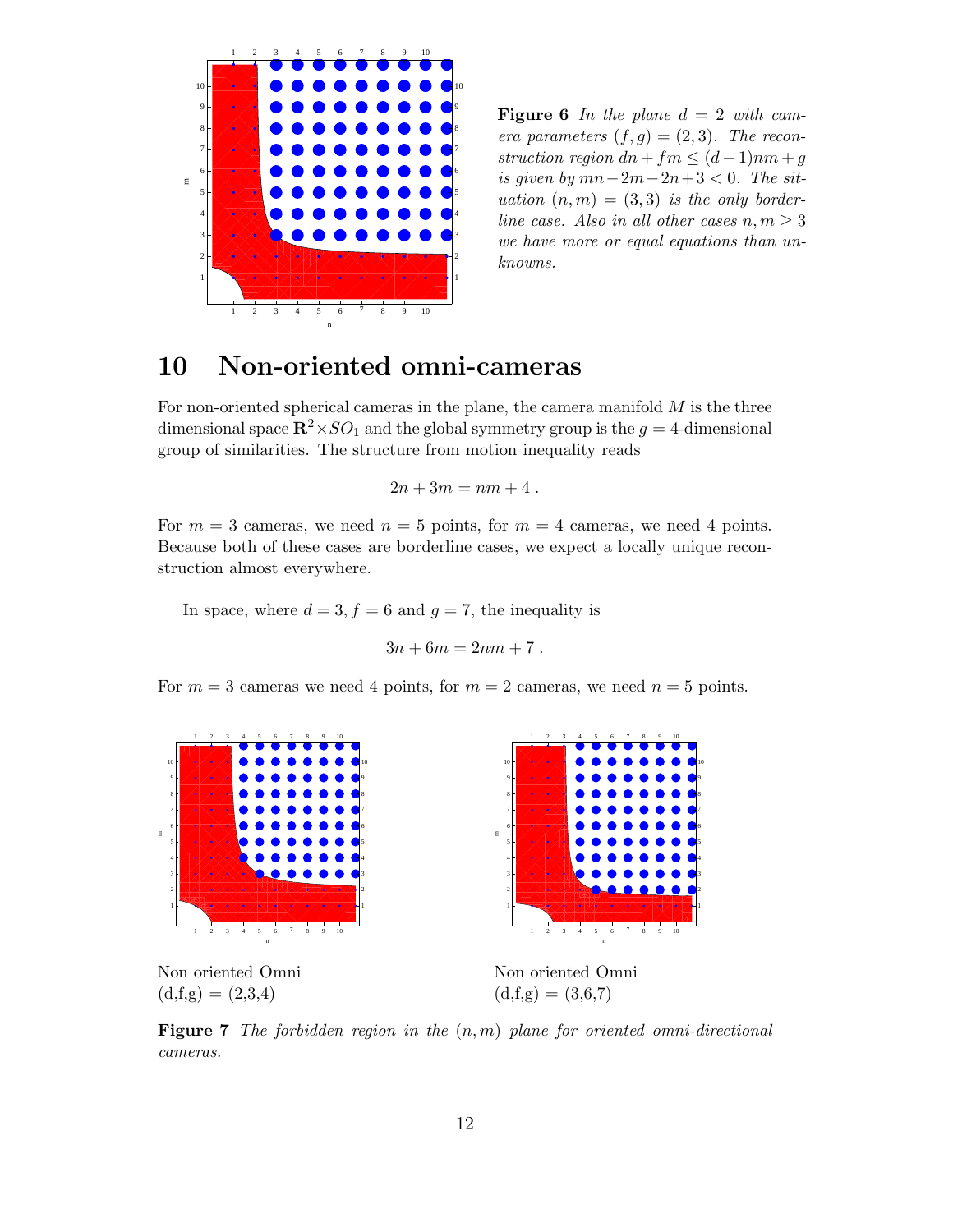#### Remarks.

1) It seems unexplored, under which conditions the construction is unique for unoriented omni-cameras. Due to the nonlinearity of the problem, this is not as simple as in the oriented case [7]. The equations for the unknown point positions  $P_i = (x_i, y_i)$ and camera positions  $Q_j = (a_j, b_j)$  and camera angles  $\alpha_j$  are

$$
\sin(\theta_{ij} + \alpha_j)(x_i - a_j) = \cos(\theta_{ij} + \alpha_j)(y_i - b_j).
$$

2) For omni-directional cameras in space which all point in the same direction but turn around this axis, the dimension analysis is the same. We can first compute the first two coordinates and then the third coordinate. When going to the affine limit, these numbers apply to camera pictures for which we know one direction. This is realistic because on earth, we always have a gravitational direction.

#### 11 A codimension 2 camera

We quickly look at an example of a camera, where the retinal surface is not a hypersurface. The camera  $Q$  is given by a line  $S$  in space. The map  $Q$  is the orthographic projection of a point P onto  $S = S(Q)$ .

How many points do we need for a reconstruction with 3 cameras? We have  $d = 3$ and  $s = 1$ . Because a line in space is determined by a point and a direction, the dimension f of the camera manifold is  $f = 3$ . The global symmetry group consists of Euclidean transformations, which gives  $q = 6$ . The structure from motion inequality tells

$$
3n + 3m = nm + 6.
$$

For  $m = 4$  cameras, we need  $n = 6$  points.



The forbidden region for codimension 2 cameras  $(d, f, g, s) = (3, 3, 6, 1).$ 

**Figure 8** The forbidden region in the  $(n, m)$  plane for line cameras in space.

## 12 Moving bodies

We consider now the situation where a camera moves through a scene, in which the bodies themselves can change location with time. This setup justifies the relatively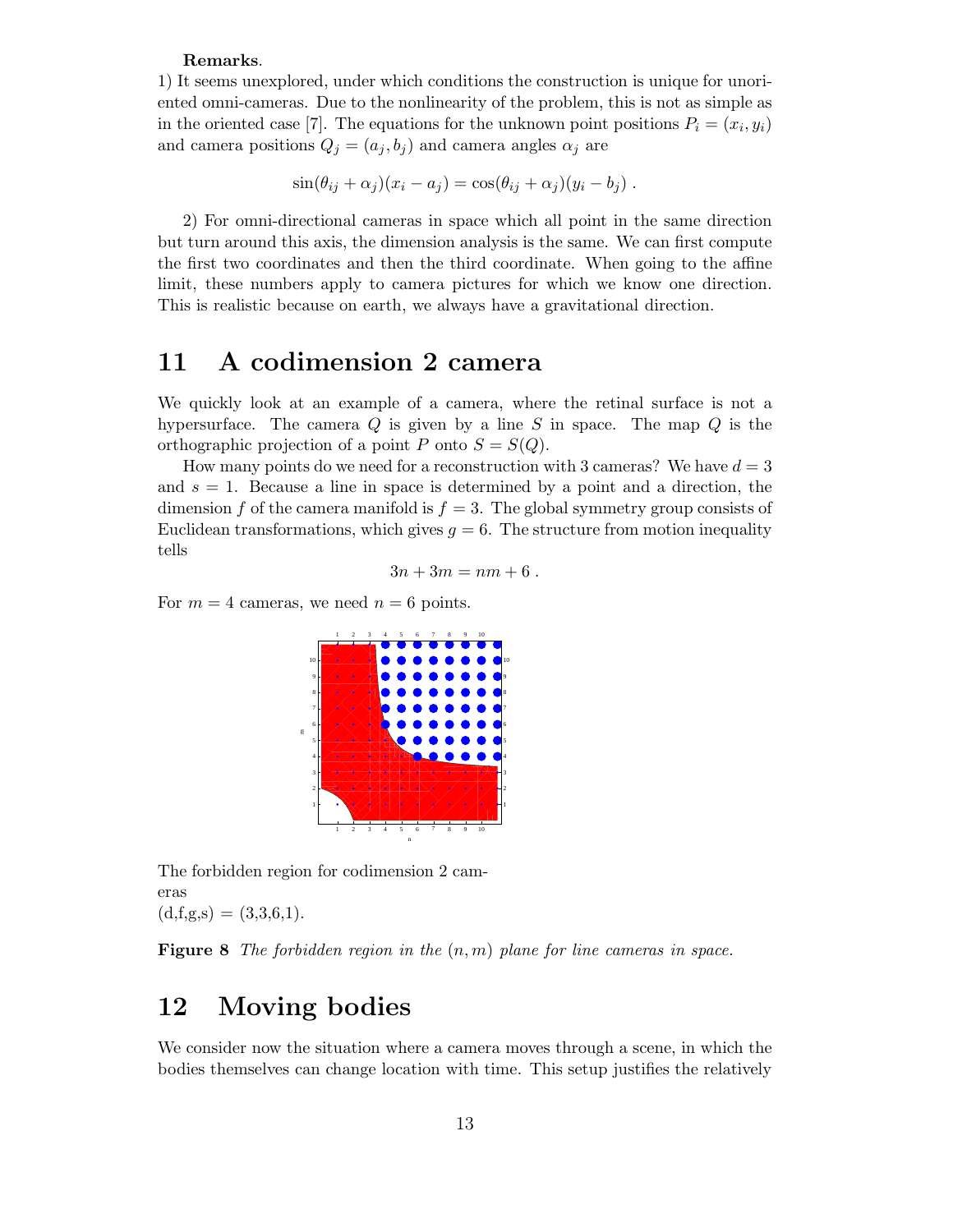abstract definition of a camera as a transformation  $Q: N \to N$  satisfying  $Q^2 = Q$ such that the image  $F(N)$  is isomorphic to a lower dimensional manifold S.

Examples of structure from motion problems with moving bodies are a camera mounted on a car moving in a traffic lane, where the other cars as well as part of the street define points. An other setup could be a movable camera in a football stadium where the points are the players which move on a football field. A historically important example is the earth observing other planets and stars. The last example is historically the oldest structure from motion problem: it is the task to reconstruct the position of our earth within the other structures of the universe.

If points can move, we still have  $nm$  equations and a global q dimensional symmetry group but now  $3nk + 3mf$  unknown parameters. The dimension formula still applies. But now, the dimension of the space N is  $d(k+1)$ . The point space M is larger and the retinal plane  $S$  has a much lower dimension than  $M$ . Let's formulate it as a lemma:

Lemma 12.1 (Dimension formula for moving bodies) If the motion of every point in the d dimensional scene is described with a Taylor expansion of the order k, then the following condition has to be satisfied

$$
dn(k+1) + mf + h \le nm(d-1) + g
$$

so that we can hope to reconstruct the motion of the points simultaneously to the motion of the camera.

For example: assume we know that all points  $P_i$  move on circles in the plane with constant angular velocity. The point configuration space N is  $\mathbb{R}^4$ , because for every point, we have to specify the center of the circle, as well as the vector from the center to the point. How many points do we need for  $m$  cameras?

For affine or oriented omni cameras with  $(f, g) = (2, 3)$ , the structure from motion inequality gives

$$
n4+m3=nm+4.
$$

We need at least  $m = 5$  cameras to allow a reconstruction. The inequality assures us that with 4 pictures, a unique reconstruction is impossible. For  $m = 5$  cameras, we need at least  $n = 11$  points. For  $m = 6$  cameras, we need at least  $n = 7$  points. If we observe a swarm of 11 points with 5 camera frames, we expect a reconstruction of the moving points and the cameras.